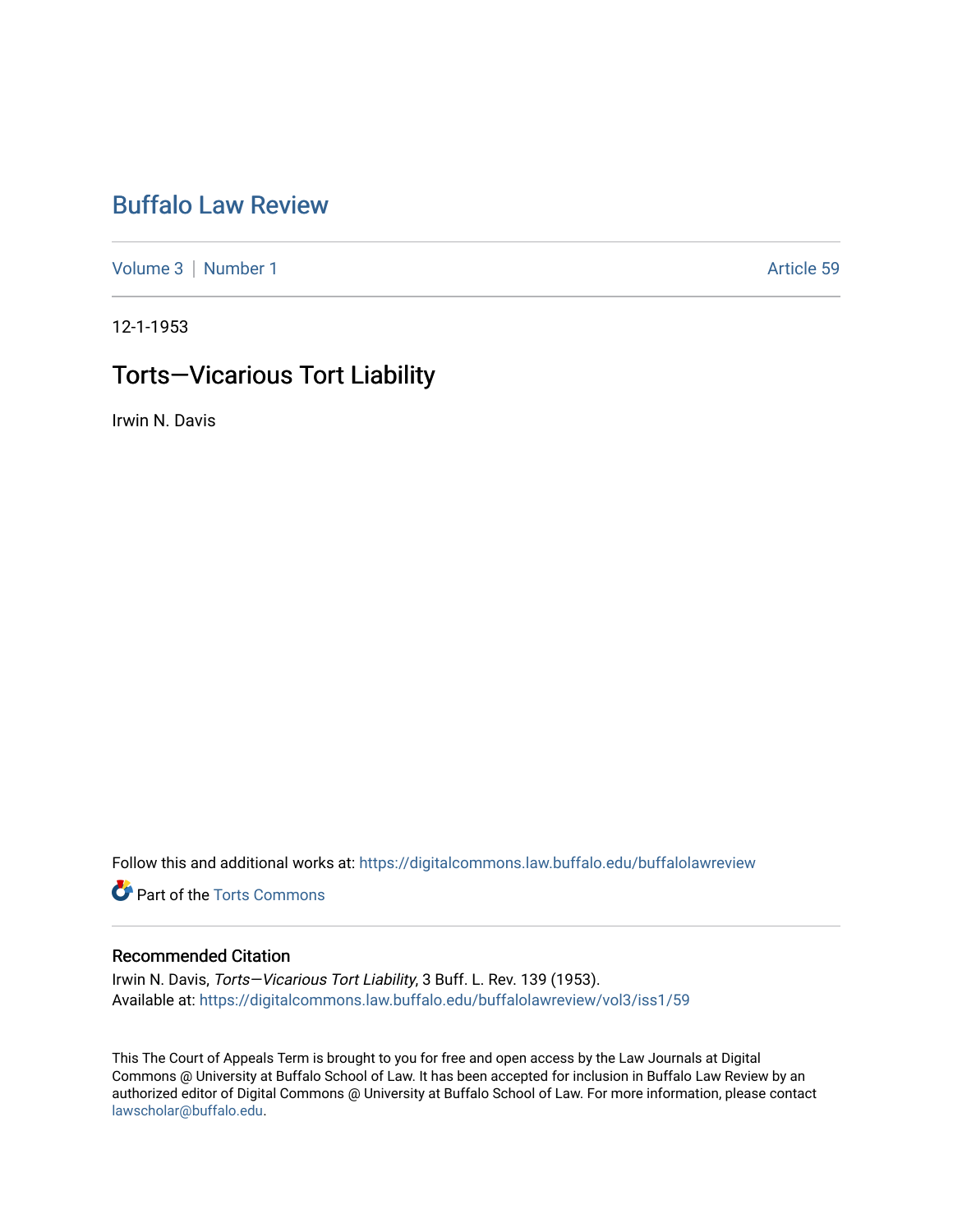subdivision 14 of *§* **61** Public Service Law *"23* Heating: Each omnibus shall be heated when reasonably required for the comfort and safety of passengers." Furthermore, the court stated that it is common knowledge that many people suffer from low blood pressure and poor circulation.

Negligence has been defined as "any conduct, except conduct recklessly disregardful of an interest of others, which falls below the standard established **by** law for the protection of others against an unreasonable risk of harm."<sup>27</sup> The standard of conduct which an actor is held to is that which an ordinary prudent person would use under the circumstances i. e. reasonable care.<sup>28</sup> As a general proposition, an actor's liability for negligence is based upon the foreseeability of any harm resulting from the careless conduct.<sup>29</sup>

Once the negligent conduct of the defendant is established, it it well settled that an injured person can recover for all the harm actually suffered.<sup>30</sup> Thus a defendant is liable for the consequences of a negligent act, even if those consequences are more severe or aggravated **by** a delicate condition of health.81

While the court merely applied general rules of negligence in reaching the above result, the rationale behind the decision is not very clear. Perhaps the court is arguing that since plaintiff was considered a normal person, defendant's conduct was negli- gent because it created an unreasonable risk to such an average person.<sup>32</sup> Inasmuch as it is "common knowledge" that many peo-<br>ple have poor circulation, the rationale may be that the frequency<br>of the occurrence of the abnormality is high enough to impose a duty of care in regard to it.

## *Vicarious Tort Liability*

The true basis of vicarious liability, where one person is held liable for the acts of another, is said to be one of policy.<sup>33</sup> A deliberate allocation of a risk is involved when the losses caused by a servant are placed upon the master, because he is better able to bear them and to distribute the costs. $34 -$ 

28. See Seavey, Principles of Torts, 56 HARV. L. REV. 72, 88 (1942).<br>29. Poplar v. Bourjois Inc., 298 N. Y. 62, 67, 80 N. E. 2d 334, 336 (1948).<br>30. Poplar v. Bourjois Inc., supra note 29; See 1 Coolex, Torrs 140-141 (4th

**<sup>27.</sup>** RESTATEmEN, ToRTs § **282.**

**<sup>31.</sup>** *McCahill v. New York Transpor.ation Co.,* **201 N. Y. 221, 94 N.** *E.* **<sup>616</sup> (1911);** *Tice v. Munn, 94* N. **Y. 621 (1883); See PRossn, Tots** 344.

**<sup>32.</sup>** See **note 26** *supra.* **33. PNossa, To** rs § **62.**

**<sup>34.</sup> Laski,** *The Basis of Vicarious Liability,* **26 Yk=. L. J. 106 (1916); Douglas,** *Vicarious Liability,* **26 YALE L J. 106 (1916);** Douglas, *Vicarious Liability and Administration of Risk,* **38 YALE L J. 584, 720 (1929).**